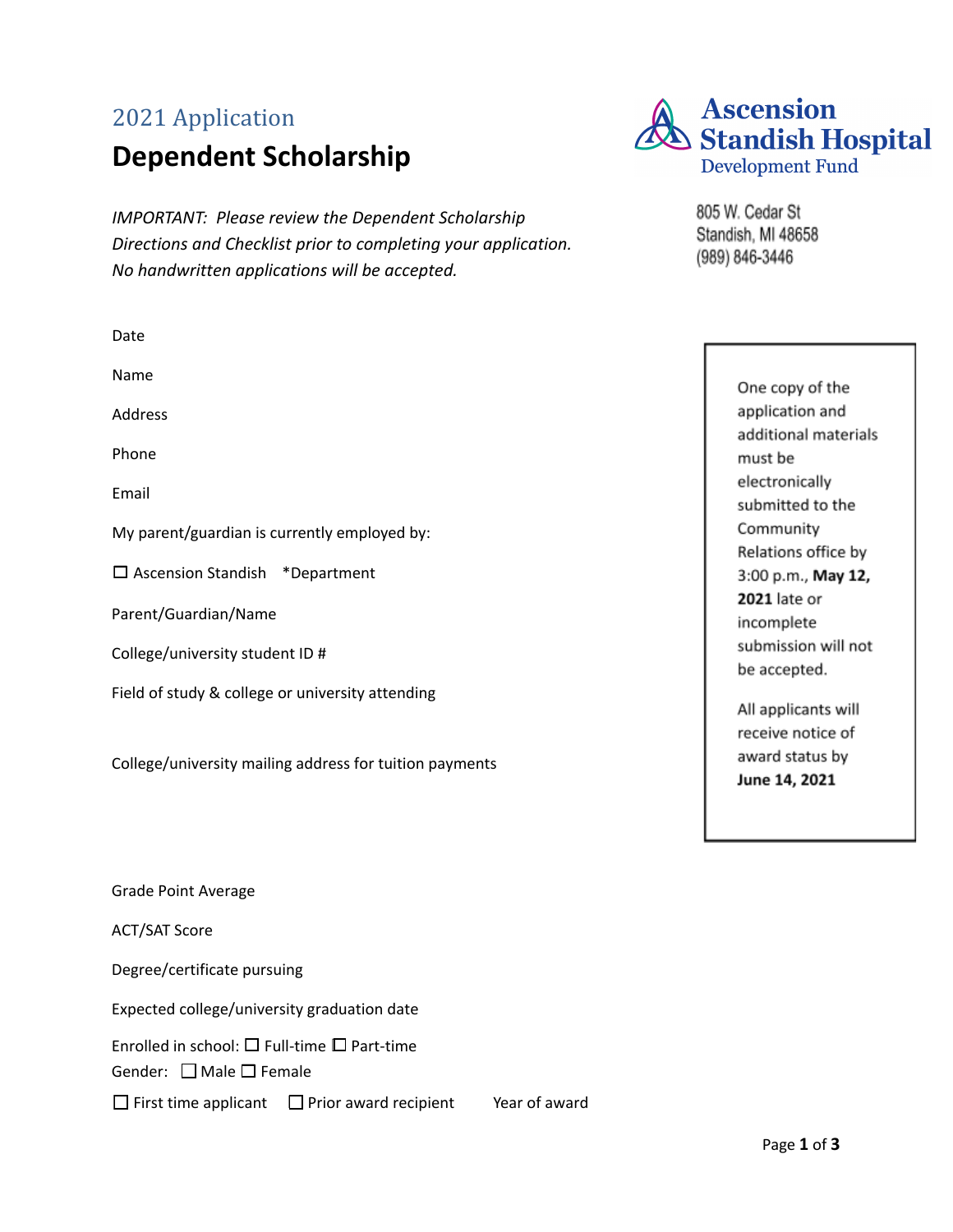## **Extra-Curricular Activities**

Provide a detailed description, including time commitment, of extra-curricular activities you are currently involved in.

#### **Community Volunteer Programs/Projects**

Provide a detailed description, including time commitment, of community volunteer programs you are currently involved in.

### **Scholarship Essay**

Please use the following space to provide your essay as to why you should be considered for a scholarship and explain what experiences have influenced your decision to pursue a career in your course of study. Submission should be in an 10-11 point font. Essay must not exceed 500 words.